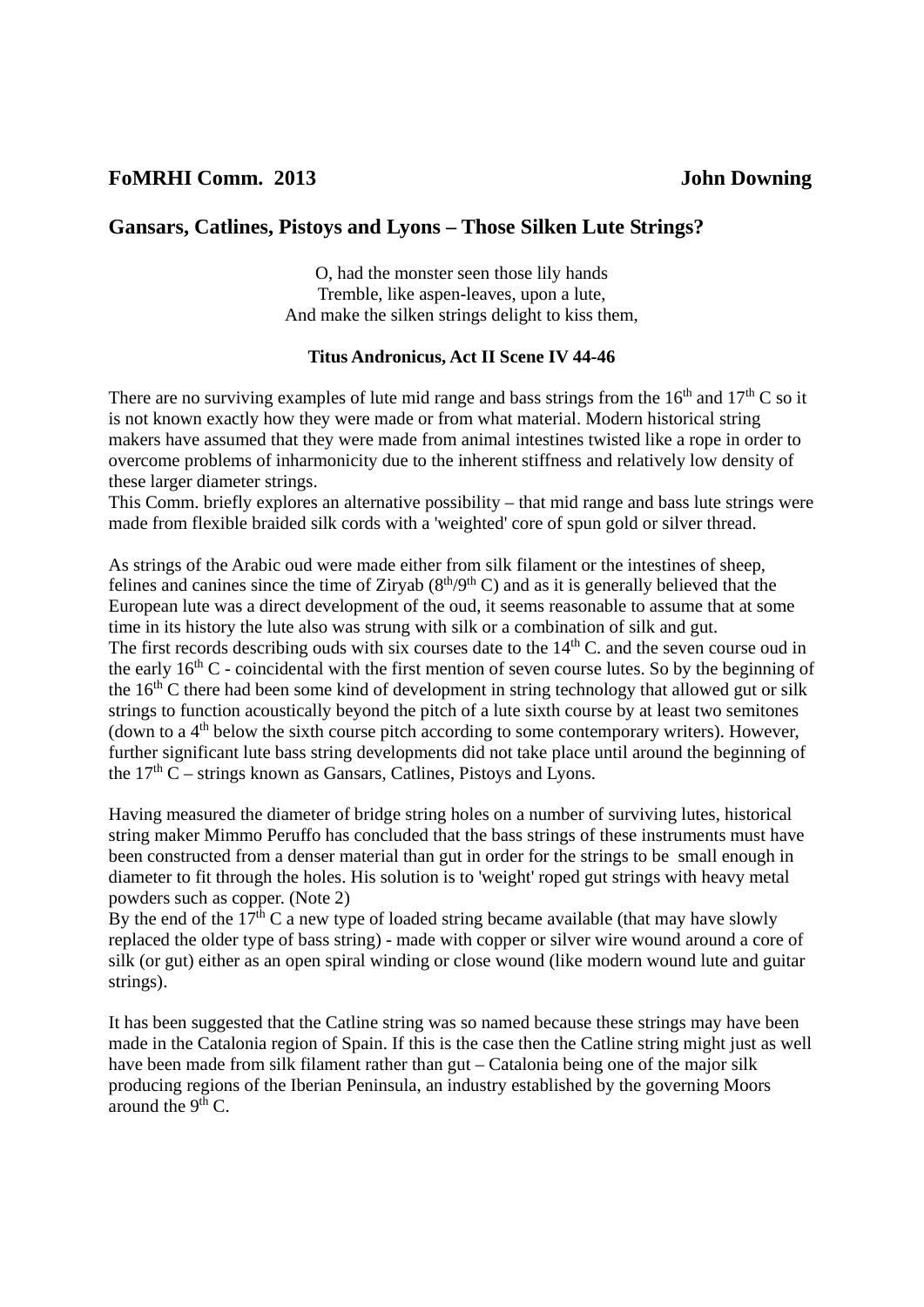What is striking about the sparse descriptions dating from the  $17<sup>th</sup>$ C of lute mean and bass strings is that their names are all associated with some of the predominant silk production centres of Europe. In Italy, the silk industry was established by the Arabs and Jews between the 9<sup>th</sup> and  $11<sup>th</sup>$  C, and by the late  $14<sup>th</sup>$  C the main centres of production were Genoa, Venice, Bologna, Lucca and Florence in the North to be joined later by Pistoia and Livorno and other cities by the  $16<sup>th</sup>$ C. In France, Lyon was established as the main centre for the French silk industry in 1536. During the second part of the  $16<sup>th</sup>$  C Nuremberg and Frankfurt became two of the centres of the German silk industry. (Note 3)

# **The Historical record**

So what is known about the lute mid range and bass strings from the historical record? Not a lot!

Robert Dowland, 1610 " there is a kinde of strings of a more fuller and larger sorte then ordinary (which we call Gansars). These strings for the sizes of the great and small Meanes are very good. Yet also there is another sorte of the smaller strings, which are made at Livornio in Tuscanie "

"For the greater sorts or Base strings, some are made Nurenburge ..... The best strings of this kinde ....... are made at Bologna in Lumbardie and from thence are sent to Venice: from which place they are transported to the Martes and therefore commonly called Venice Catlines.

" ..... the string makers bring their best strings which were made in the Summer to Frankfort and Lypzig Martes"

"Some strings there are which are coloured, out of which choose the lightest colours, viz among Greene choose the Sea-water, of Red the Carnation, and of Blew the Watchet"

Dowland has nothing to add about the material from which his lute strings were made.

Michelangelo Galilei, 1617 – writing from Munich to his brother – asked him to obtain "four thick strings from Florence for his own and his pupil's needs" Clearly Galilei considered that the Florentine strings were superior to the bass strings made in Munich (contrary to Adrien LeRoy's assertion in 1574 that the best basses, made from gut, came from Munich).

Mary Burwell,  $1676$  – states that her (treble?) strings were made from "Sheepes and Catts gutte" and were made "at Rome or about Rome and none that are good are made in any other place except the great Strings and Octaves that are made in Lyons at France and nowhere else".

Thomas Mace, 1676 – notes that there are three sorts of strings – Minikins (trebles), Venice Catlines for the 4<sup>th</sup> and 5<sup>th</sup> courses and Lyons for the basses. He also mentions another sort of string called a Pistoy bass that he conceived was none other than a thick Venice Catline - these strings being "commonly dyed with a deep dark red colour. They are indeed the very best, for the Basses, being smooth and well twisted Strings, but hard to come by; However out of a Good parcel of Lyons Strings, you may (with care) pick those that will serve very well". He also mentions several kinds of strings coloured green, red, blue and yellow.

Like Dowland, Mace makes no comment about string materials.

Both Dowland and Mace caution against strings that are 'rotten'. Mace recommends storing the strings, close wound together, in moisture/light proof packages to avoid deterioration.

The so called 'gansar' kind of lute string mentioned by Dowland was also used by Italian lutenist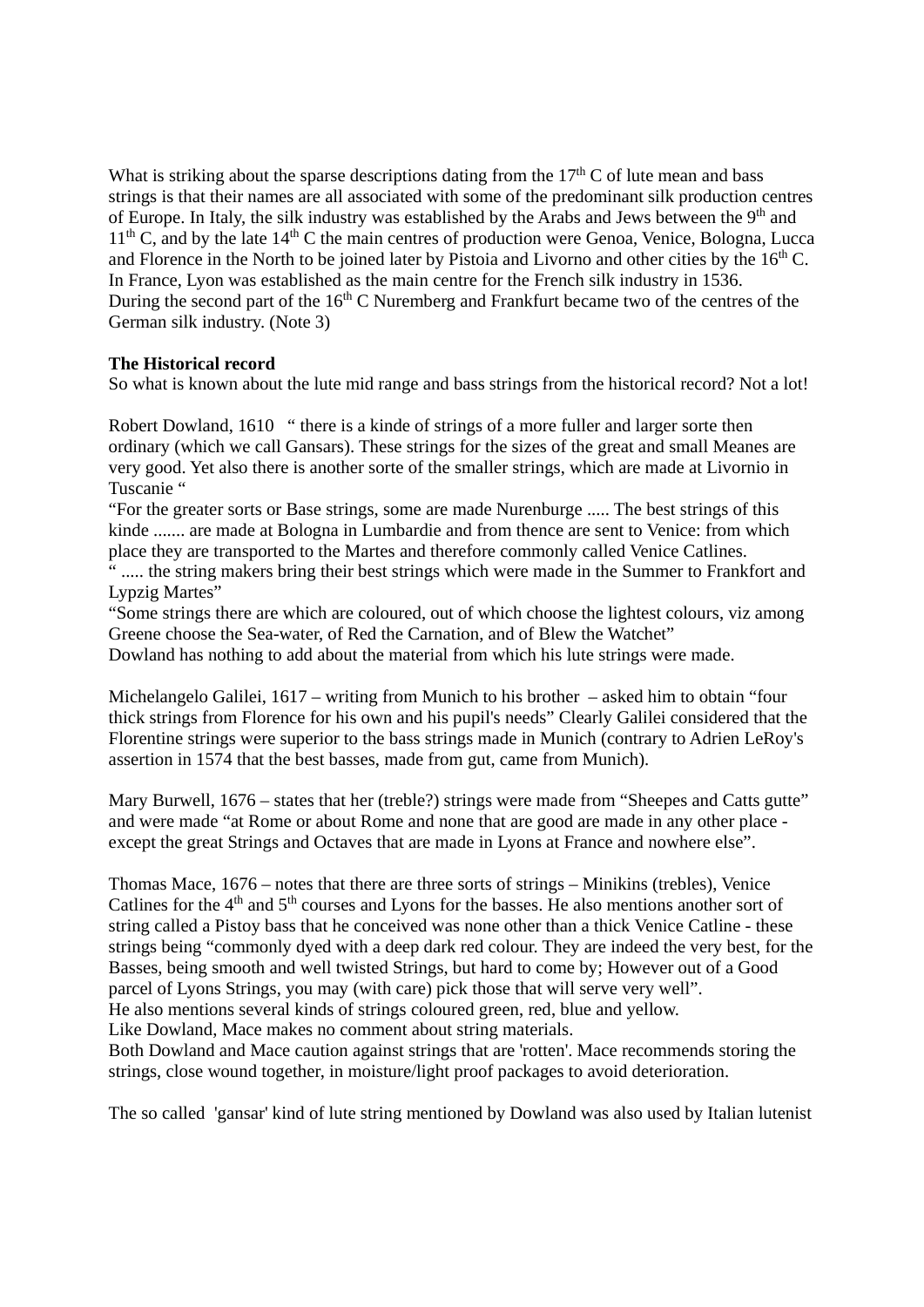Vincenzo Capirola (circa 1520) – its name suggesting some kind of roped construction or more literally a braided cord not made of gut but from silk filament. This string – assuming that it was used on the sixth course - was acoustically efficient enough to be tuned a full tone lower when required.

The following definitions of 'ganse' are from L' Encyclopédie by Denis Diderot, 1762

\* GANSE, (Manufact. en foie) petite poignée de gavailines auxquelles les lacs font arrêtés, & que la tireufe attache avec une corde. Faire les ganses, c'est<br>arrêter la même poignée de gavassines, afin que tous<br>les lacs ne tombent pas fur la main de la tireufe.

GANSE, f. f. (Rubanier) efpece de petit cor-<br>dounet d'or, d'argent, de foie ou de fil plus ou moins<br>gros, rond, & même quelquefois quarré, qui fe fabri-<br>que fur un oreiller ou couffin avec des fuseaux, ou fur un métier avec la navette.

Les ganses fervent de boutonnieres pour arrêter & boutonner les boutons; on en décore auffi les habits, fur-tout aux environs des boutonnieres.

Les Chapeliers s'en fervent pour retrousser les chapeaux, & les femmes pour lacer leurs corps & corfets.

On fait un commerce affez confidérable de ganfes en France: les marchands Merciers les vendent; mais ce font les Tiflutiers-Rubaniers & les Passementiers-Boutonniers qui les fabriquent.

CoRDE, (Gazier.) Le gazier ayant à-peu-près le<br>même métler que l'ouvrier en foie, a presque les mê-<br>mes cordes. Voyez ci-après CORDES (Manufact. en  $\int$ oie.)

In the dialect of the Southern (silk producing) regions of France, 'ganse' is pronounced with emphasis on the final 'e' (i.e. 'gansa' phonetically not 'gans').

#### **The Early European Silk Industries**

The silk industry in Europe was made up of groups specialising in silkworm farming and cocoon processing, reeling and spinning of the silk filament into thread, dyeing of the thread and weaving of the thread into varieties of silk cloth and fabrics, the primary product. The silk spinning operation also included specialised production of gold and silver threads that were incorporated into the higher value silk fabrics. These metallic threads were made by wrapping a thin, narrow tape of pure gold or silver around a core of silk filament. Sometimes close wound thin round wires of gold or silver were used in place of metallic tape.

A secondary but nonetheless significant product of the silk industry was the manufacture of silk trimmings for clothing - haberdashery (or passementerie in France that included round braided cords or 'ganse' that often incorporated gold or silver threads - so popular among upper class V.I.P's and the military). The manufacture of these products in Italy was generally a family affair – a specialised cottage industry involving skilled female spinners and weavers. (Note 3)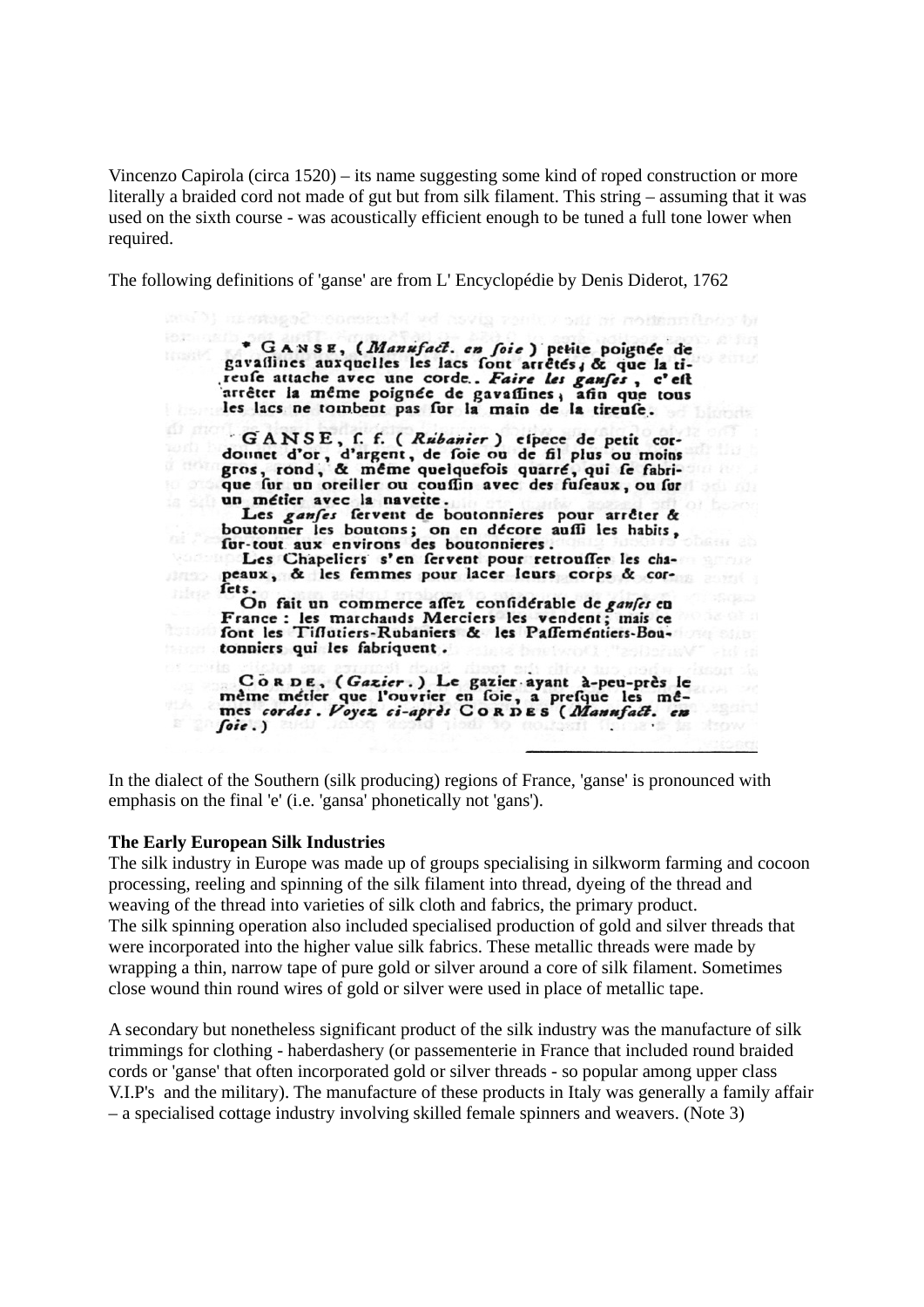### **Braided Cords**

Hand made braided cord is an ancient tradition that is still popular today among craft weavers. The Chinese produced silk braided cord in two diameters measuring about 0.8 mm and 1.5 mm for making into decorative knots and buttons. The Japanese made complex decorative braided cords of silk (kumihimo) for tying together plates of Samurai armour as well as for other clothing applications. Although fibres other than silk were used for making braided cords, animal gut is not listed among them.

Hand braiding the Japanese way employs very simple apparatus – a wooden stool like work table with a hole in the centre for the woven braid (and any core material) to pass through and with weighted bobbins to carry the individual strands of silk – the weight of the bobbins providing the required tension of the braided strands.

The braid may be made incorporating a central core of any fibrous material, woven around a short metal mandrel to make a more elastic hollow braid or woven as a 'solid' braid.

The simplest round braid is made of four strands – more complex braids must be made in units of four strands – 8 strands, 12 strands, 16 strands and so on.

A skilled 'kumihimo' hand braider can work quickly and efficiently when making a basic 8 strand round braid of small diameter – with or without a core.

### **Wire Drawing of Gold and Silver**

The production of fine wires of soft ductile materials such as pure gold and silver is ancient technology - the technique essentially unchanged to this day. Rods of the metal were pulled through a succession of holes of reducing diameter drilled/reamed in a soft iron die plate - the wire on each pass reducing in diameter and increasing in length. The soft iron die plate allowed wear of the holes to be restored by hammering them closed followed by re-reaming to size. By this method gold and silver wires as fine as 0.1 mm in diameter or less were made.

#### **Spinning Gold and Silver Thread.**

The incorporation of gold strips or wires into clothing fabric is described in the Old Testament, (12 -13th centuries B.C) – the narrow strips being cut from thin plates of beaten gold (gold leaf). Gold threads were made by winding the narrow ribbons, spiral fashion, around a core of silk or other fibrous yarns or alternatively by close winding fine wire around a fibrous core. (like a modern wound instrument string). Typically the width of the hand cut ribbons might be only 0.2 to 0.3 mm and the wire 0.1 mm in diameter. (Note 4)

A technical improvement was to make the ribbon from round wire flattened under pressure between metal rollers. This method was still being practiced in Persia in the second half of the  $20<sup>th</sup>$  C using rudimentary tools. (Note 5)

Application of the tape onto the core was accomplished with a spinning head carrying a spool of the gold tape rotating around the core thread and set to advance in a precise way so that the tape covered the core without gaps or overlap. The  $20<sup>th</sup>$  C. Persian gold tape in this case – after flattening – measured about 0.8 mm wide by 0.1 mm thick.

#### **The Early Oud Strings**

So, if Capirola's 'da ganza' and Dowlands 'gansars' were of silk braided cord construction, were these an invention of the  $16<sup>th</sup>$  C or from an earlier date?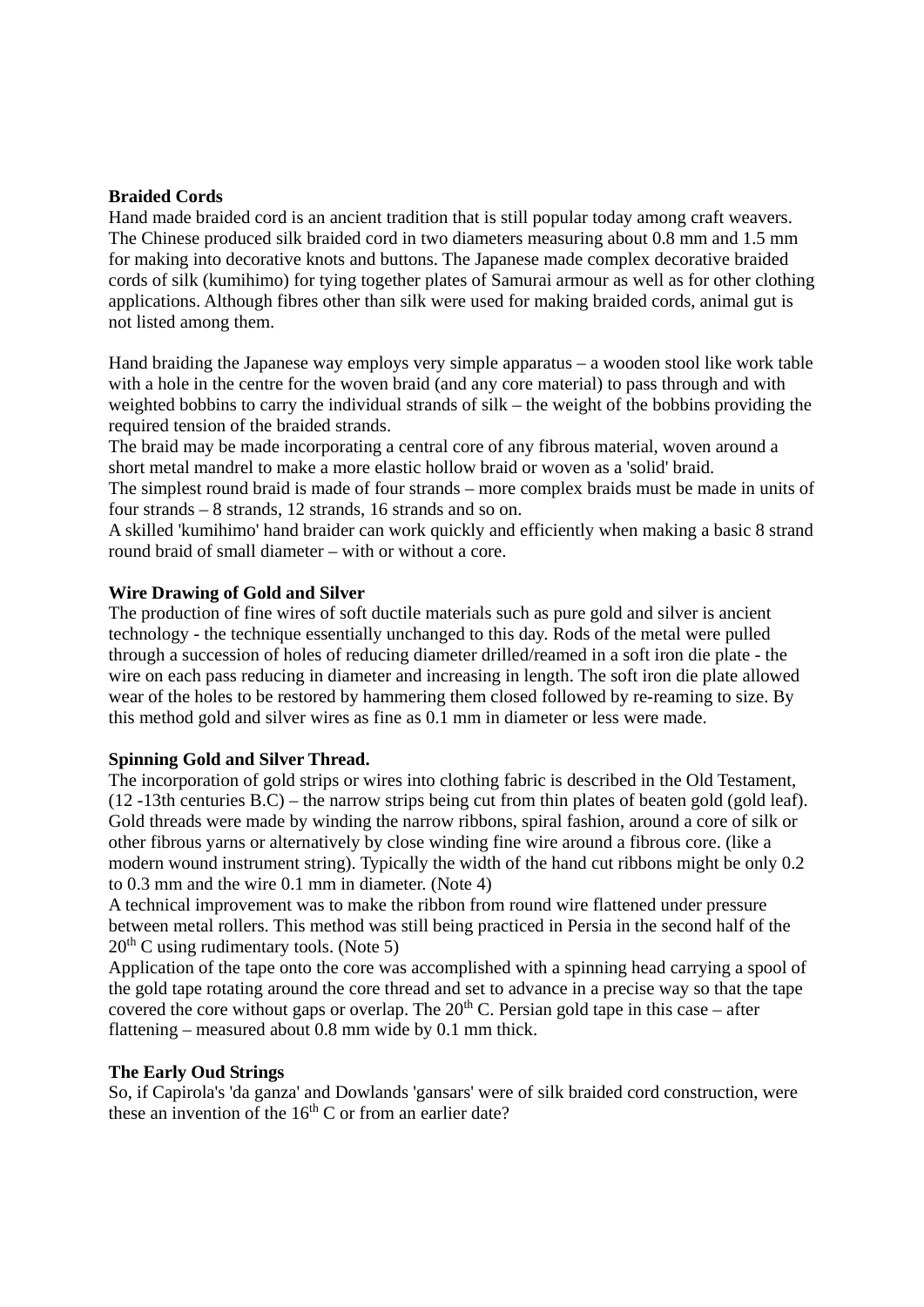The Ikhwan al-Safa (Brethren of Purity) a group based in Baghdad during the  $10<sup>th</sup>$ C recorded information about the four course oud of their day in the 'risalat al-musiqi' including details about the strings - all made from silk strands. The strings – tuned a fourth apart - increased in diameter from treble to bass 'in the most excellent proportions' of 4:3. The number of strands making up each string, from treble to bass, is given as 27, 36, 48 and 64 (so also increase by the sacred 4:3 ratio). (See Comms. 1945 and 1990)

(In the 14th C Persian work 'Kanz al-Tuhaf', details of the silk strings for an oud of five courses is described the strings being 'white, smooth, of equal gauge and well finished'. The twisted strings were finished with 'a glue of moderate consistency together with a little essence of saffron rubbed on to the strings with a piece of linen until it has penetrated into all parts of the string when dry'. Here the number of silk strands given for each string from treble to bass is 16, 24, 32, 48 and 64. Again – with the exception of the additional treble course – the numbers of strands increase by a 4:3 ratio).

The Brethren do not say how the strings were twisted. However, assuming the silk strands were consistent in diameter, just simply twisting the strands together according to the numbers given will not result in string diameters increasing by 4:3 ratio. So were the Brethren in error by being perhaps over anxious to prove the importance of the 4:3 ratio or are they telling us something about how their strings were twisted? They tell us that the treble string should be tensioned as high as it can go without breaking. They also understood the relationship between string diameter, length and tension as it related to pitch (but make no mention of the effect of density of the string material).

Assuming an oud of string length of 67.5 cm (see Comms 1935 and 1936) and silk treble of say 0.40 mm diameter, made with minimum twist and tuning f' 329 Hz, c' 247 Hz, g 185 Hz, and d 139 Hz (A415 pitch standard) with equal string tension. The second course string diameter given maximum twist then would be about 0.49 mm diameter (instead of 0.53 mm diameter).The third course string diameter made with maximum twist would be about 0.57 mm (short of the required 0.71mm diameter) and the fourth course string diameter made with maximum twist only about 0.67mm (should be 0.95mm diameter).

In order to conform to the required 4:3 ratio diameter increases, the third and fourth course strings at least would have to be made in a fashion other than being simply twisted. A roped construction would not achieve the required diameter increase and the strings so made would not be smooth but bumpy like all ropes. A string of braided silk construction on the other hand might not only meet the required diameter increases but would be glassy smooth in its finished, glue coated state. (Note 6)

Note that with the exception of the 27 strand treble string (that would have been simply twisted with minimum twist for maximum tensile strength) the remaining strings have strand numbers divisible by 4 – a requirement for braided construction.

The silk oud strings of Zyriab  $(9<sup>th</sup> C)$  were dyed yellow, red, white and black.

# **Braided Lute Strings?**

Could lute bass strings made from braided silk be a practical historical alternative to roped gut, the fourth and fifth course strings being plain braid, the sixth and lower course strings being silk braided around a soft solid metal core or core of gold/silver thread?

Thanks to the invention of modern high speed braiding machines, small diameter braided cords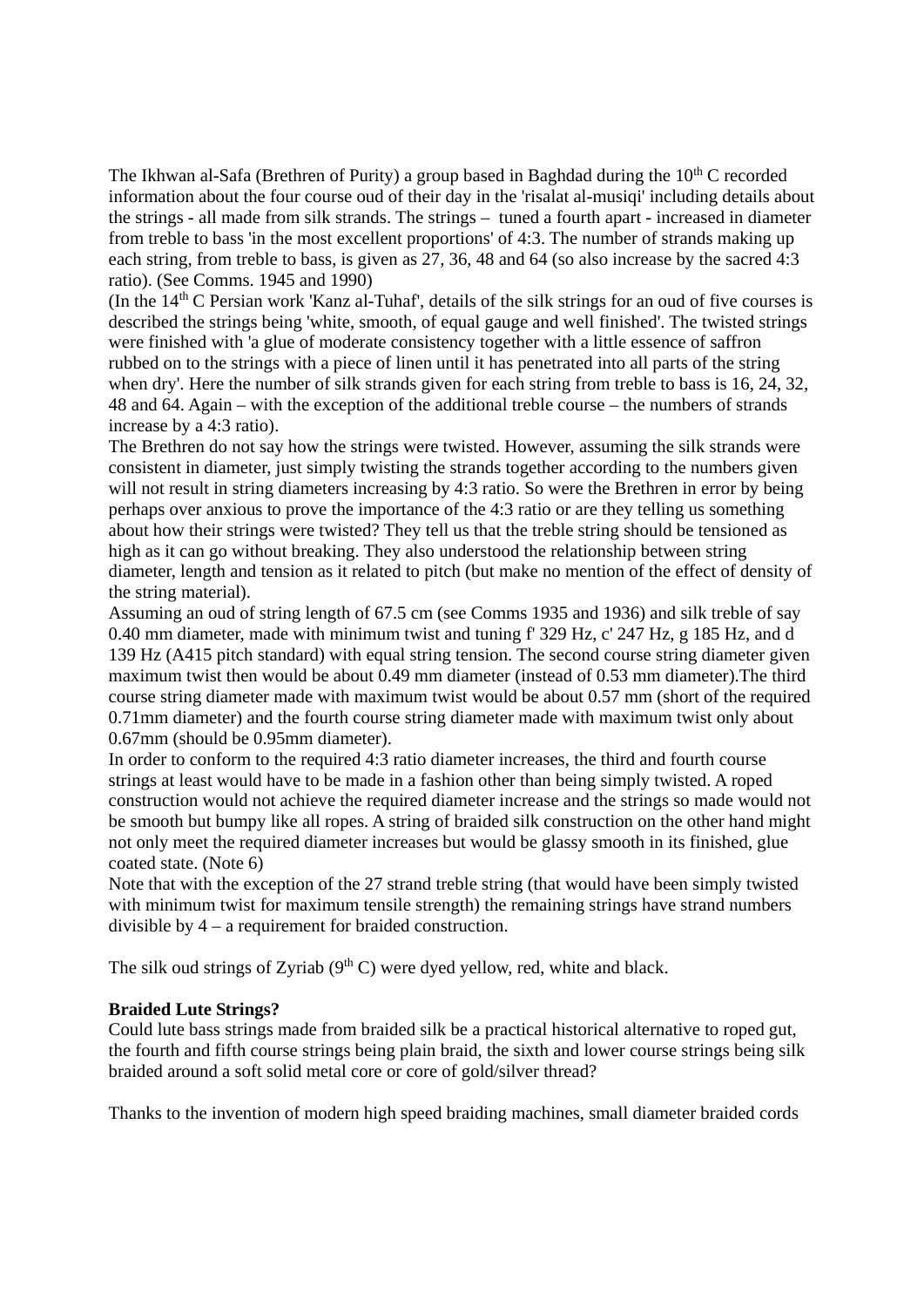of nylon polymer are today readily available at low cost. Fishing lines designed for trolling are available in various diameters. These lines are made of nylon or Dacron filament braided around a soft lead core.

Currently trials are in hand to test these 'ready made' strings prior to embarking on a more ambitious project to hand braid more historically accurate silk strings should these preliminary tests prove successful. The results of these trials will be reported in a future Comm.

In the meantime here, for information, is the first of the experimental strings - 'smooth and well twisted'. This is made from a lead cored trolling fishing line Dacron braided and varnished to bind the braided sleeve to the core, improve durability and safely seal the toxic lead core from any possible contact with the fingers or the environment. The diameter is 0.78 mm diameter and it is currently mounted for testing as the seventh course (unison pair) on a lute tuned in F at A440 standard (60 cm string length). The seventh course is tuned a full tone below the sixth course i.e. 78 Hz at 2.3 Kg tension Sustain is about 10 seconds – similar in sustain to that of a worn Pyramid wound string equivalent. Sound is free of harsh metallic overtones.

Tuned to F 87 Hz, tension is 2.9 Kg (string test rig data). Tuned a fourth below at C 65 Hz, tension is 1.7 Kg.

Cost per string – about 10 cents - plus a few minutes work to wipe on two coats of varnish!



A downside of silk filament as a string material is its sensitivity to ultraviolet light (in daylight) that causes deterioration in tensile strength over time (as it does for synthetic filaments like Nylon). So, for example, nylon parachute fabric exposed to summer sun experiences a loss in breaking strength of 52% after a week, 71% after two weeks and 94% after three weeks. The degradation of the older silk parachute canopies was even more severe. Sky diving anyone! Dyeing and varnishing of silk filament helps to reduce deterioration due to ultra violet exposure as well as preventing moisture adsorption.

Both Dowland and Mace caution against selecting strings that are 'rotten' and Mace suggests keeping the strings in waterproof (and light tight?) packages to preserve them from deterioration in storage. Silk or gut?